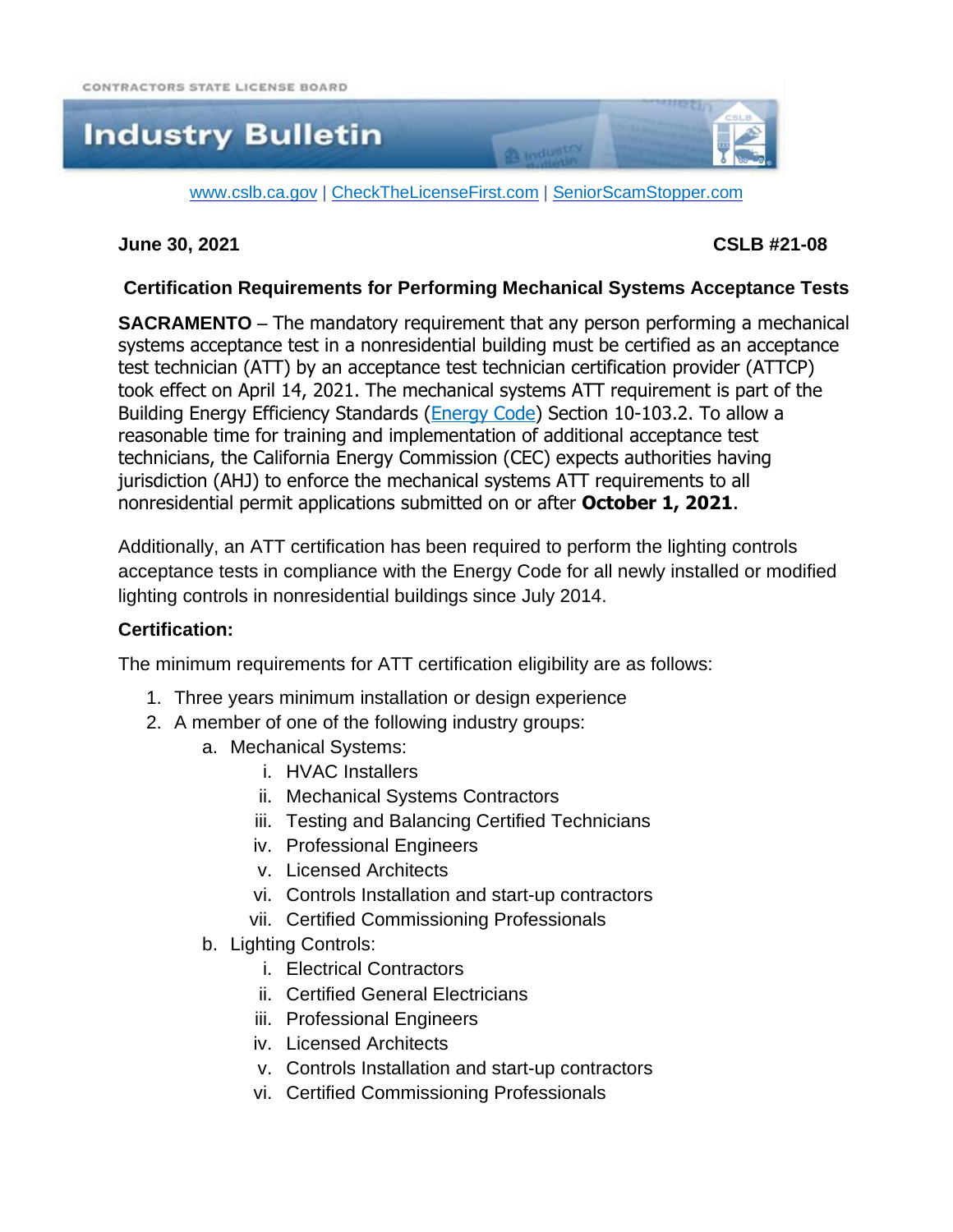To determine eligibility for certification, please contact any of the following Acceptance Test Technician Certification Providers (ATTCPs):

Mechanical Systems ATTCPs:

- [California](http://www.calpipes.org/) State Pipe Trades Council (CSPTC)
- National Energy [Management](http://www.attcp.org/) Institute Committee (NEMIC) Also referred to as The Testing, Adjusting, and Balancing Bureau (TABB)
- National [Environmental](http://www.nebb.org/) Balancing Bureau (NEBB)
- [Refrigeration](https://www.rses.org/title24.aspx) Service Engineers Society (RSES)

Lighting Controls ATTCPs:

- National Lighting [Contractors](https://www.nlcaa.org/) Association of America (NLCAA)
- California Advanced Lighting Controls Training Program [\(CALCTP\)](https://www.calctp.org/acceptance-technicians)

# **Background:**

On April 14, 2021, the CEC approved the enforcement of requirements that are intended to help contractors and building inspectors deliver on energy efficiency projections for newly installed heating, ventilating, and air conditioning equipment. The CEC established October 1, 2021, as the enforcement date for the new requirements for all new project permits.

Under the 2013 Energy Code, the CEC developed a program to help improve compliance with the mechanical systems and lighting controls acceptance test requirements. The ATTCP program provides training, certification, and oversight of ATTs who perform the acceptance tests required by the Energy Code, as well as the Acceptance Test Employers (ATEs) that employ ATTs. ATTCPs are professional organizations that are approved by the CEC to provide training curriculum for ATTs and ATEs, certification procedures, compliant resolution (including disciplinary procedures), quality assurance, and accountability measures.

While the Lighting Controls ATTCP certification has been required since July 2014, it is only recently the CEC determined that the Mechanical Systems ATTCP certification will be enforced, having met the regulatory threshold, and set the recommended enforcement date to October 1, 2021, for all newly issued permits.

# **Outreach and Education**

CEC staff is offering a one-hour course as an introduction to the ATTCP program and the certified ATT requirements for lighting controls and mechanical systems. Topics that will be addressed include – why acceptance testing is required in the Energy Code, what role the ATTCP program plays, recent actions by the CEC that make mechanical systems ATT certification mandatory, and how contractors and inspectors can use the program to